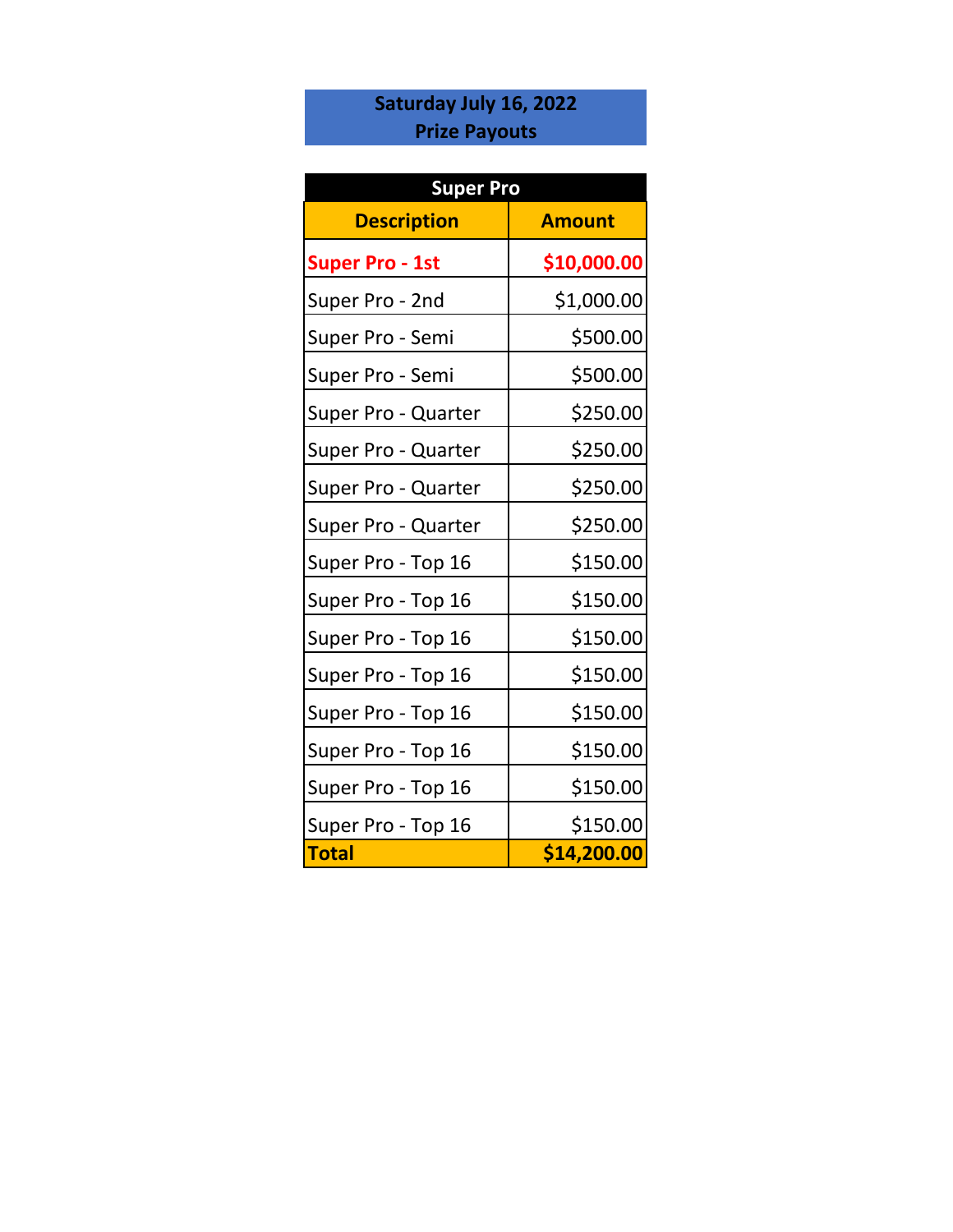# **Saturday July 16, 2022 Prize Payouts**

| Semi Pro           |               |  |
|--------------------|---------------|--|
| <b>Description</b> | <b>Amount</b> |  |
| Semi Pro - 1st     | \$2,500.00    |  |
| Semi Pro - 2nd     | \$500.00      |  |
| Semi Pro - Semi    | \$250.00      |  |
| Semi Pro - Semi    | \$250.00      |  |
| Semi Pro - Quarter | \$125.00      |  |
| Semi Pro - Quarter | \$125.00      |  |
| Semi Pro - Quarter | \$125.00      |  |
| Semi Pro - Quarter | \$125.00      |  |
| Semi Pro - Top 16  | \$75.00       |  |
| Semi Pro - Top 16  | \$75.00       |  |
| Semi Pro - Top 16  | \$75.00       |  |
| Semi Pro - Top 16  | \$75.00       |  |
| Semi Pro - Top 16  | \$75.00       |  |
| Semi Pro - Top 16  | \$75.00       |  |
| Semi Pro - Top 16  | \$75.00       |  |
| Semi Pro - Top 16  | \$75.00       |  |
| <b>Total</b>       | \$4,600.00    |  |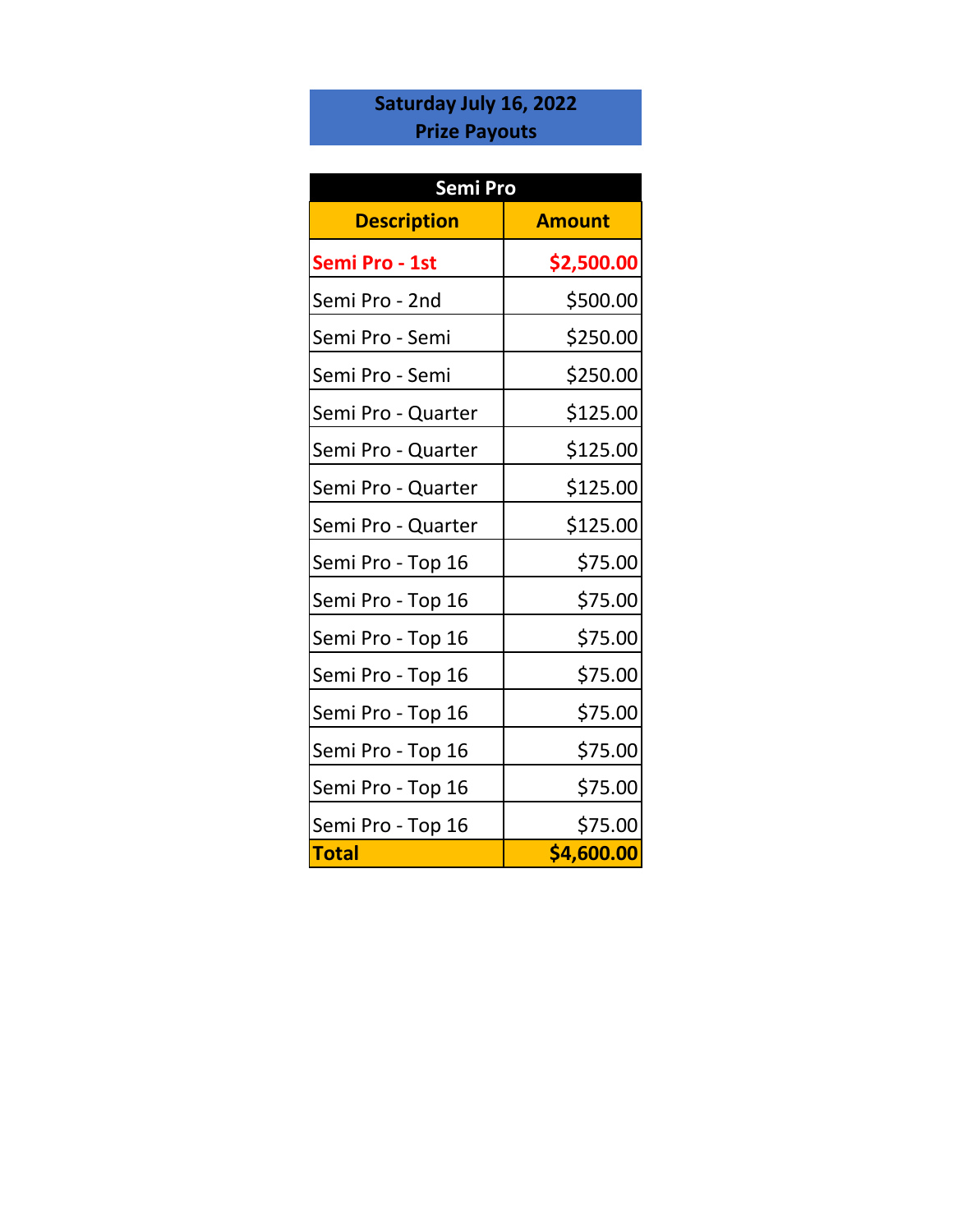# **Saturday July 16, 2022 Prize Payouts**

| <b>Street</b>           |               |  |
|-------------------------|---------------|--|
| <b>Description</b>      | <b>Amount</b> |  |
| <b>Street - 1st</b>     | \$1,000.00    |  |
| Street - 2nd            | \$400.00      |  |
| Street - Semi           | \$125.00      |  |
| <b>Street - Semi</b>    | \$125.00      |  |
| Street - Quarter        | \$75.00       |  |
| <b>Street - Quarter</b> | \$75.00       |  |
| <b>Street - Quarter</b> | \$75.00       |  |
| <b>Street - Quarter</b> | \$75.00       |  |
| <b>Total</b>            | \$1,950.00    |  |
|                         |               |  |
| <b>Junior Pro</b>       |               |  |
| <b>Junior Pro - 1st</b> | \$200.00      |  |
| Junior Pro - 2nd        | \$50.00       |  |
| <b>Total</b>            | \$250.00      |  |
|                         |               |  |
| Sled/Bike               |               |  |
| Sled/Bike - 1st         | \$1,000.00    |  |
|                         |               |  |
| Sled/Bike - 2nd         | \$400.00      |  |
| Sled/Bike - Semi        | \$125.00      |  |
| Sled/Bike - Semi        | \$125.00      |  |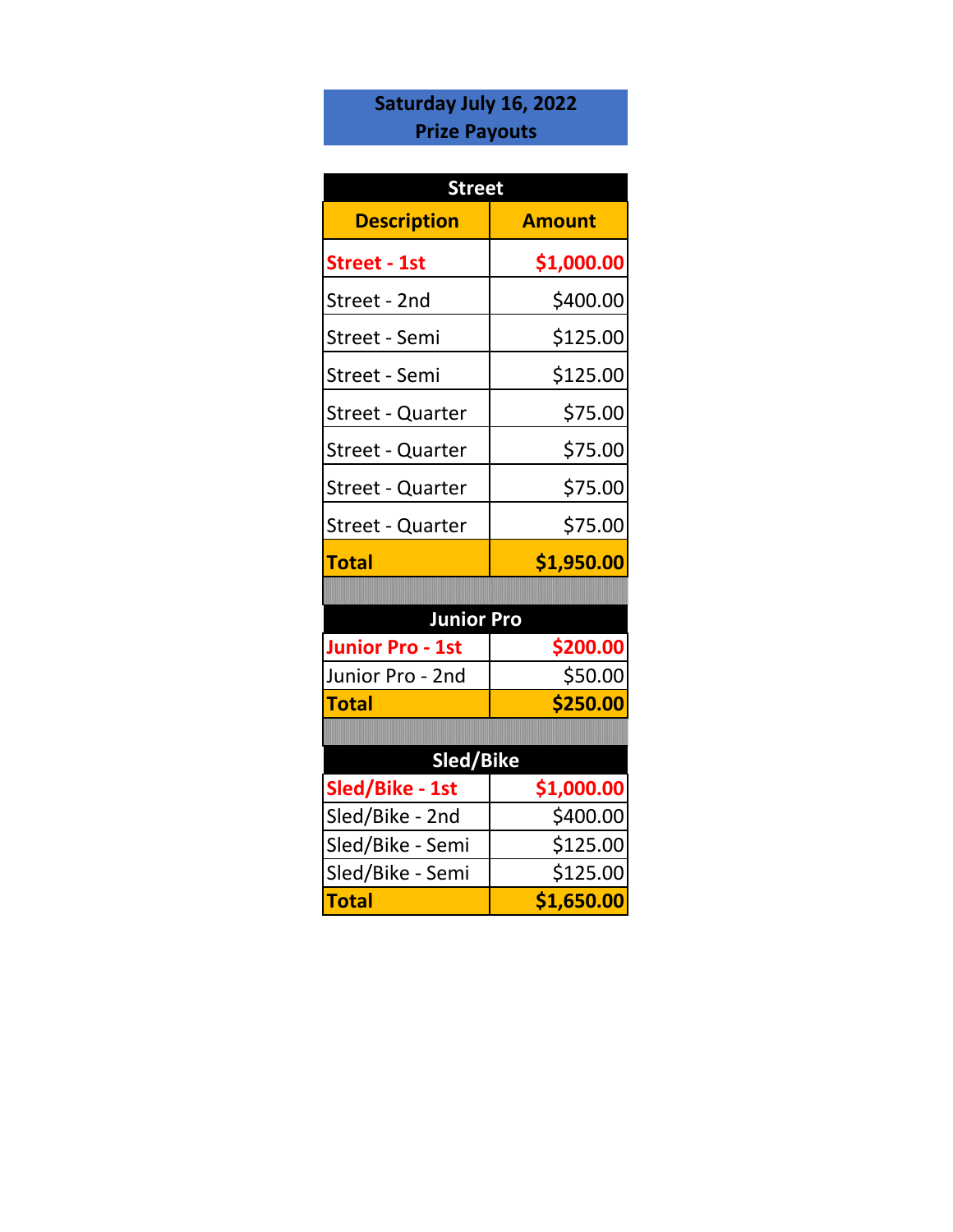# **Sunday July 17, 2022 Prize Payouts**

| <b>Super Pro</b>       |               |  |
|------------------------|---------------|--|
| <b>Description</b>     | <b>Amount</b> |  |
| <b>Super Pro - 1st</b> | \$10,000.00   |  |
| Super Pro - 2nd        | \$1,000.00    |  |
| Super Pro - Semi       | \$500.00      |  |
| Super Pro - Semi       | \$500.00      |  |
| Super Pro - Quarter    | \$250.00      |  |
| Super Pro - Quarter    | \$250.00      |  |
| Super Pro - Quarter    | \$250.00      |  |
| Super Pro - Quarter    | \$250.00      |  |
| Super Pro - Top 16     | \$150.00      |  |
| Super Pro - Top 16     | \$150.00      |  |
| Super Pro - Top 16     | \$150.00      |  |
| Super Pro - Top 16     | \$150.00      |  |
| Super Pro - Top 16     | \$150.00      |  |
| Super Pro - Top 16     | \$150.00      |  |
| Super Pro - Top 16     | \$150.00      |  |
| Super Pro - Top 16     | \$150.00      |  |
| <b>Total</b>           | \$14,200.00   |  |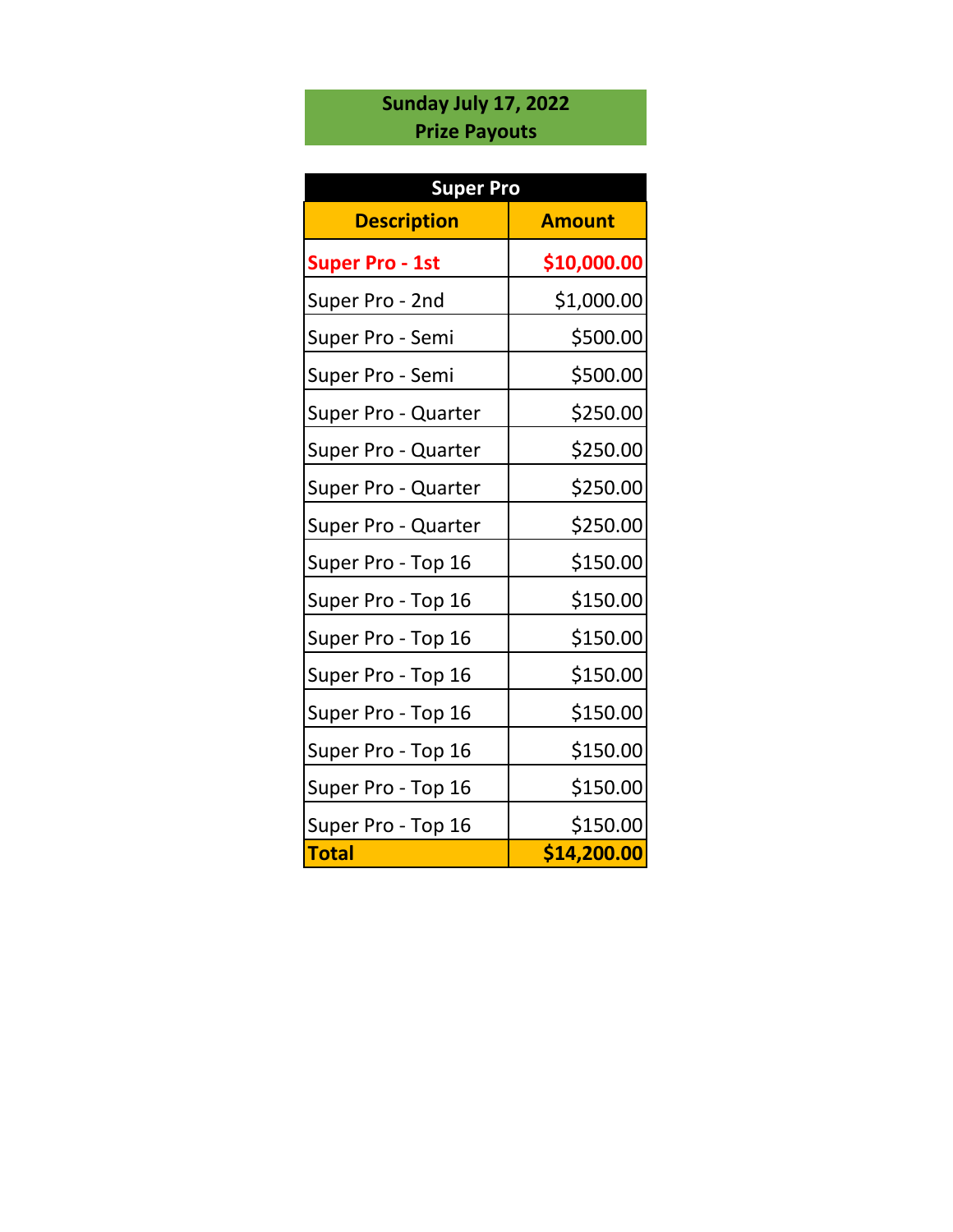## **Sunday July 17, 2022 Prize Payouts**

| <b>Semi Pro</b>    |               |  |
|--------------------|---------------|--|
| <b>Description</b> | <b>Amount</b> |  |
| Semi Pro - 1st     | \$2,500.00    |  |
| Semi Pro - 2nd     | \$500.00      |  |
| Semi Pro - Semi    | \$250.00      |  |
| Semi Pro - Semi    | \$250.00      |  |
| Semi Pro - Quarter | \$125.00      |  |
| Semi Pro - Quarter | \$125.00      |  |
| Semi Pro - Quarter | \$125.00      |  |
| Semi Pro - Quarter | \$125.00      |  |
| Semi Pro - Top 16  | \$75.00       |  |
| Semi Pro - Top 16  | \$75.00       |  |
| Semi Pro - Top 16  | \$75.00       |  |
| Semi Pro - Top 16  | \$75.00       |  |
| Semi Pro - Top 16  | \$75.00       |  |
| Semi Pro - Top 16  | \$75.00       |  |
| Semi Pro - Top 16  | \$75.00       |  |
| Semi Pro - Top 16  | \$75.00       |  |
| <b>Total</b>       | \$4,600.00    |  |